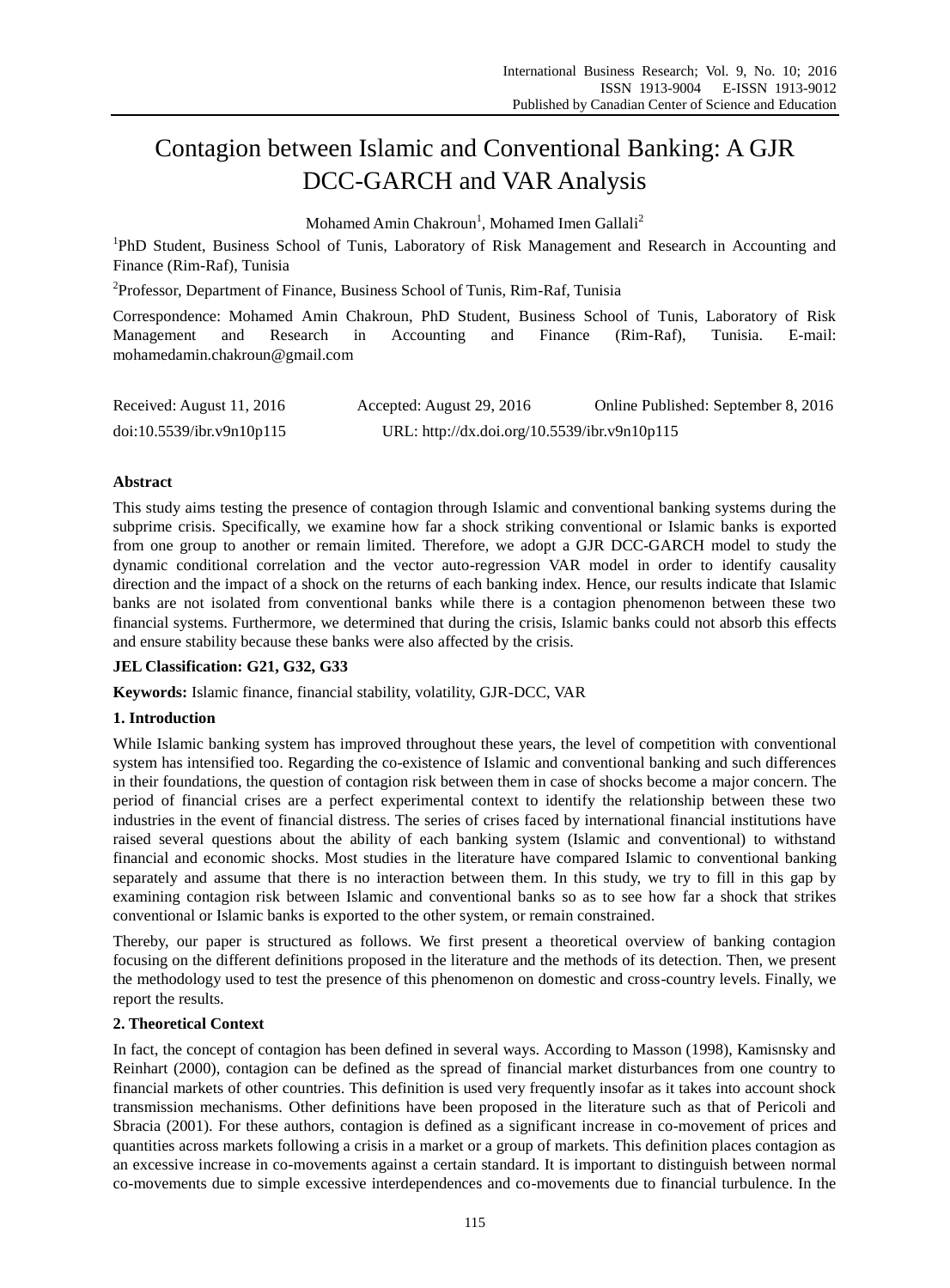same way, Forbes and Rigon (2002) stated that contagion is explained by a change in transmission mechanisms during financial turbulence. Consequently, this change can be expressed as a significant increase in correlation across markets. Under this perspective, contagion is detected through investors' and speculators' behavior.

Indeed, financial crises are a relevant experiment to test the presence of financial or banking contagion. In late of 2007, the global economy experienced a severe financial crisis produced in the American real estate market and then spread to the rest of the world. This financial turbulence caused the failure and bankruptcy of several financial institutions in many countries. Therefore, there are two main channels contributed to the spread of this crisis. The first one is the direct exposure of financial institutions around the world to the mortgage market, through securitization transactions. The second one is the common shocks on asset markets, particularly real estate markets.

The presence of the interbank market was the source of banking contagion. The mission of an interbank market is to transfer liquidity between banks. Contagion risk is said to be triggered by liquidity shocks to the market, enabling the transmission of crises. According to Van and Weder (2001), in the presence of liquidity shocks or a financial crisis, investors rally to reconstruct their portfolios. Through share purchases and sales, they transfer risk from one institution to another or from one market to another. It is this kind of behavior that triggers contagion. According to Forbres and Rigobon (2001), this process causes an increase in correlation between financial assets. Worth noting is that this mechanism does not occur during financial stability but only during crisis periods. Nevertheless, Van Rijckeghen and Weder (2000) examined the notion of liquidity in the banking system. Indeed, banks react to a crisis in a country by a generalized reduction in credit granting depending on the borrowing countries. Therefore, investors will rebalance their portfolios, causing the spread of crises.

According to Hartmann et al (2004), bank contagion may be possible through two channels. The first leads to the bank's direct exposure to the interbank market. The second is information dissemination. In fact, banks resort to financial markets for liquidity if needed and for risk management too. Consequently, failure of a bank may have negative repercussions on the liquidity of other banks.

Banking contagion has been the subject of several studies. Furfine (2003) examined a database reflecting bilateral exposure to the US banking market and studied the impact of individual banking failures on other banks. This study proved that the concept of systemic risk exceeds that of interconnection of the interbank market. Upper and Worms (2004), who studied contagion in the German banking market, found that contagion risk in the interbank market mainly affects small German banks.

To study the vulnerability of the German banking system, Memmel and Stein (2008) examined data on bilateral exposure between all banks. They assumed that the interbank market itself is a contagion mechanism since contagion occurs when a bank fails. The results indicate that banking contagion depends in large part on the size of the failing bank and its interrelationships with other banks.

Moreover, among the factors behind banking contagion, the literature identifies information asymmetry. Information asymmetry is a very important factor in triggering contagion. During banking panics, depositors worry about their deposits, and they start to retain their deposits causing banking failures. Indeed, bankruptcy of a large number of banks suggests that dissemination of information to financial markets has deteriorated.

Finally, contagion may depend on the structure of interbank links. According to Allen and Gales (2000), the interbank market may take three structures. First is, the entire structures, in which banks are symmetrically related to any other bank. Second, the incomplete structure is where banks are related only to neighboring banks. Third, there is the incomplete and offline market structure. Several studies agree on the importance of the interbank market structure. Indeed, Elsinger and al (2002) used a model of complex networks for interbank market exposure and examined the consequences of macroeconomic shocks on the Austrian banking system. Interbank market structure and exposure size are important elements in determining contagion risk. Specifically, degree of completeness and heterogeneity of the interbank market are closely linked to contagion risk.

#### **3. Method**

To meet our research objectives, we use GJR-DCC model to identify the presence of contagion across these two banking industries on a domestic scale. We follow Forbes and Rigobon (2002) to identify contagion in that correlation which is a measure of contagion during a crisis. Indeed, an increase in correlation coefficient indicates contagion. These authors compared the intensity of financial links, before and after the crisis, between different markets. We do the same to examine co-movements between these two banking industries (Islamic and conventional) at the domestic level during the study period.

To identify contagion across the two banking systems during the crisis period, we introduce a return index for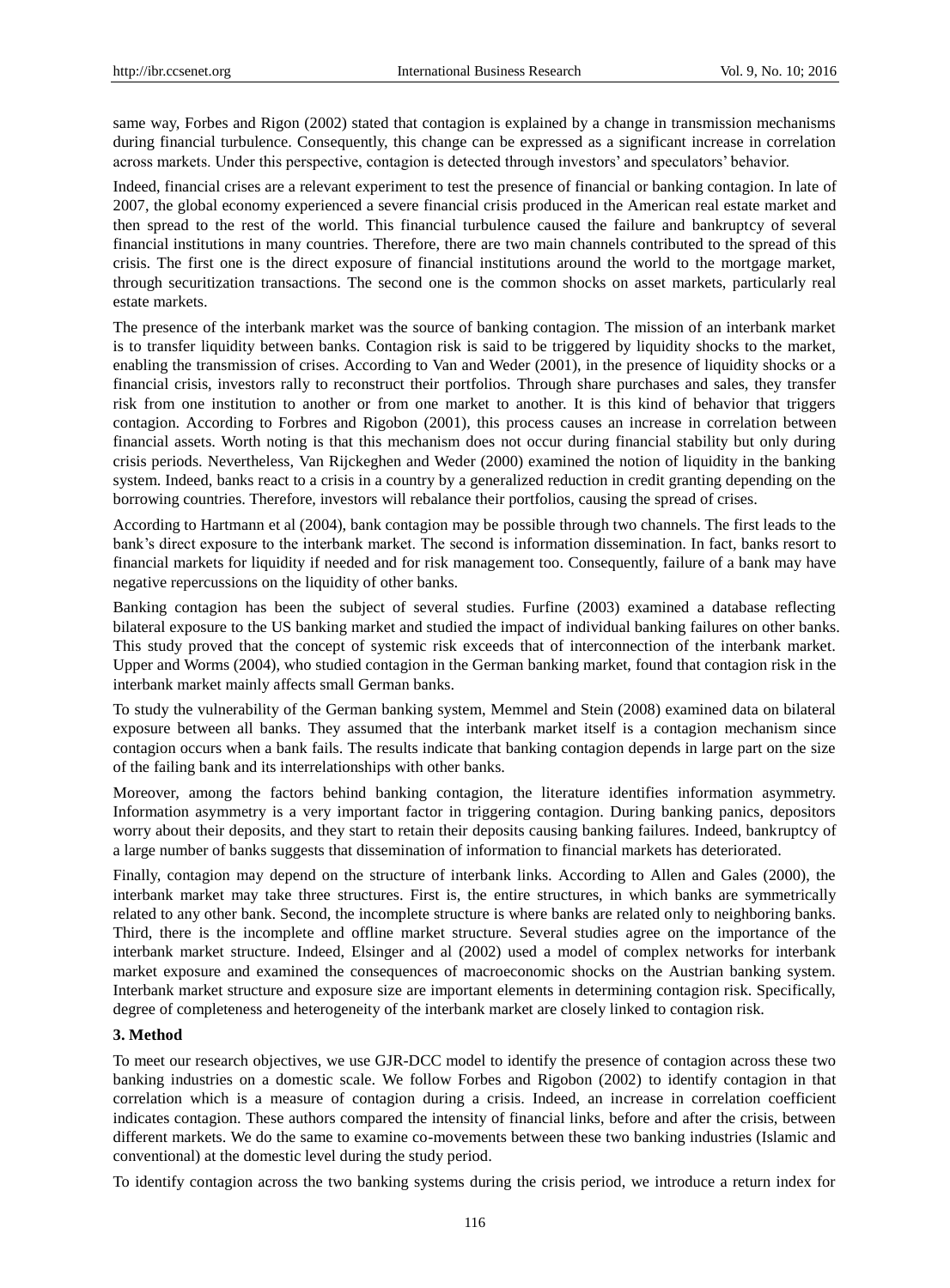Islamic and conventional banking industries for each country. This index represents the weighted average returns of banks according to their market capitalization to see the effect of bank size on the banking system.

Then we use the GJR-DCC model to examine dynamic conditional correlation between the return index of Islamic banks and that of conventional banks during the entire study period. We opted for the GJR-DCC model because the DCC-MGARCH model has been criticized for its symmetrical nature and its non-accountability of the asymmetric reaction of past shocks for current volatility. However, such researchs in the 1970s indicated that negative past returns increase volatility more strongly than past positive returns. Hence, reasons explaining this phenomenon come with a lot of controversy. According to Black (1976), decrease in the stock price of a leveraged firm worsens its solvency ratio. This increases intrinsic risk and therefore stock volatility. This is leverage theory.

To overcome this critical appraisal, we propose to use the GJR-GARCH model introduced by Glosten, Jagannathan and Runkle (1993). This is a nonlinear GARCH model to account for asymmetry in the conditional variance of a response to innovation. The principle of the GJR-GARCH model is the dynamics of conditional variance which admits a change regime and depends on the sign of past innovation. The difference between these two models lies in conditional variance. For the GJR-GARCH model, variance is written as:

$$
\sigma_t^2 = \omega + \alpha_i \varepsilon_{t-i}^2 + \lambda \mathbb{I}_{\{\varepsilon_{t-1} < 0\}} \varepsilon_{t-i}^2 + \beta_j \sigma_{t-j}^2 \tag{1}
$$

Where  $\mathbb{I}_{\{\varepsilon_{t-1}<0\}}$  denotes an indicator function such that  $\mathbb{I}_{\{\varepsilon_{t-1}<0\}} = 1$  si  $\varepsilon_{t-1}<0$ ,  $\mathbb{I}_{\{\varepsilon_{t-1}<0\}} = 0$  otherwise. The parameter  $\lambda$  can model an asymmetric effect related to signs of past innovations  $\varepsilon_{t-1}$ . If  $\lambda > 0$  (respectively if  $\lambda$  <0), a positive shock on past innovations at time t-1 is translated at time t by an increase (respectively decrease) in conditional variance, i.e. volatility of an  $r_t$  process. From the variance equation, we can directly distinguish coefficients specific to positive residuals  $\alpha_{pos} = \alpha_1$  or to negative residuals  $\alpha_{neg} = \alpha_1 + \lambda_1$ .

The model can also be written as follows:

$$
\sigma_t^2 = \omega + \alpha_{pos} \mathbb{I}_{[\varepsilon_{t-1} > 0]} \varepsilon_{t-i}^2 + \alpha_{neg} \mathbb{I}_{[\varepsilon_{t-1} < 0]} \varepsilon_{t-i}^2 + \beta_j \sigma_{t-j}^2 \tag{2}
$$

In what follows, we try to apply analysis tools recently introduced in applied finance. These are the family of Dynamic Conditional Correlation models (DCC), which allow for the correlation matrix to be dynamic over time while retaining few parameters. GJR-DCC introduces equations describing the evolution of correlation coefficients between the banking index (Islamic or conventional) with that of the market index. Through this model, we can deduce dynamic conditional correlation between Islamic and conventional banking indices.

This model is proposed by Engle (2002) and Tse and Tsui (2002) and is written as follows:

$$
\begin{cases}\nH_t = D_t R D_t \\
D_t = diag(\sqrt{h_{11t}} \\
R_t = (diag Q_t)^{\frac{-1}{2}} Q_t (diag Q_t)^{\frac{-1}{2}}\n\end{cases}, \sqrt{h_{22t}}, \dots, \sqrt{h_{NNt}})
$$
\n(3)

Where

- $H_t = D_t R D_t$  represents the variance and covariance matrix of the two assets.
- $I D_t$  is a diagonal matrix of time-varying standard deviations collected from the estimated two univariate GJR -GARCH,
- The elements contained in  $D_t$  are generated by a GJR-GARCH (p, q), which also gives:

$$
H_{t} = \left(\sqrt{\frac{h_{it}}{h_{tt}}} \right) \left(\frac{1}{\rho_{i0,t}} \right) \left(\sqrt{\frac{h_{it}}{h_{tt}}} \right) \left(\sqrt{\frac{h_{it}}{h_{tt}}} \right)
$$
\n
$$
h_{it} = c_{i} + \sum_{p=1}^{N} (\alpha_{ip} \epsilon^{2}_{it-p} + \lambda \mathbb{I}_{[\epsilon_{t-1} < 0]} \epsilon_{t-i}^{2}) + \beta_{j} \sum_{q=1}^{N} \beta_{iq} h_{it-q} ; \tag{4}
$$
\n
$$
i = 1,2 \tag{5}
$$

 $R_t = [\rho_{ij,t}]$  represents the matrix of constant conditional correlation coefficients,  $Q_t = [q_{ij,t}]$  is the covariance matrix of standardized residuals, of  $(N \times N)$ dimension, symmetric and positive definite.

$$
q_{ijt} = \bar{\rho}_{i,j} + \alpha \big( Z_{i,t-1} Z_{j,t-1} - \bar{\rho}_{i,j} \big) + \beta \big( q_{ijt-1} - \bar{\rho}_{i,j} \big) \tag{6}
$$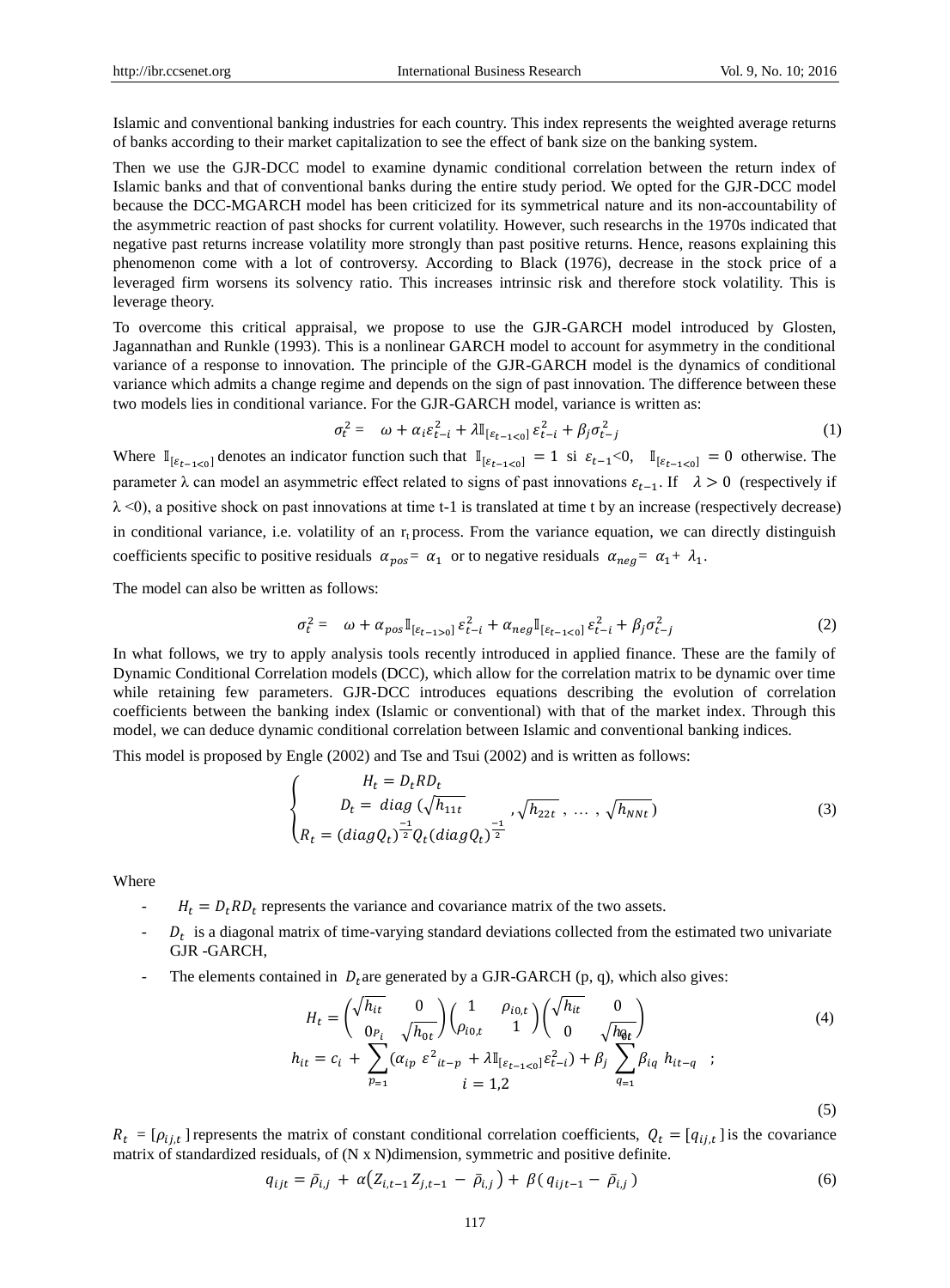$\bar{\rho}_{i,j}$  represents the unconditional correlations and  $\rho_{ij,t} = \frac{q_{ij,t}}{\sqrt{q_{ij,t}}}$  $\frac{q_{ijt}}{\sqrt{q_{iit}q_{jit}}}$  represents dynamic conditional correlations.

In what follows, we use VAR developed by Christopher Sims, to examine dependence between the two banking industries in the different countries studied. (Cross-country contagion risk analysis)

The VAR (p) model is presented by:

$$
X_t = c + \varphi_1 X_{t-1} + \varphi_2 X_{t-2} + \dots + \varphi_p X_{t-p} + \epsilon_t
$$
\n(7)

Or equivalently:

$$
\varphi(L) X_t = c + \epsilon_t \tag{8}
$$

Where c, (n, 1) dimension, is a vector of constants,  $\varphi(L) = \sum_{i=0}^{\infty} \varphi L^i$  or matrices  $\varphi_i$ , whatever i [0, p] of (n, n) dimension, fulfill  $\varphi_0 = I_n$  and  $\varphi_p \neq 0_n$ . The vector (n, 1) of innovations  $\epsilon_t$  is i.i.d.

In general, for  $x_{jt}$ , whatever  $j \in [1, n]$ , we have:

$$
x_{jt} = c_1 + \varphi^1_{j1} x_{1 t-1} + \varphi^1_{j2} x_{2 t-1} + \dots + \varphi^1_{j j} x_{j t-1} + \dots + \varphi^1_{j n} x_{n t-1} + \varphi^2_{j1} x_{1 t-2} + \varphi^2_{j2} x_{1 t-2} + \dots + \varphi^2_{j j} x_{j t-2} + \dots + \varphi^2_{j n} x_{n t-2} + \dots + \varphi^p_{j1} x_{1 t-p} + \varphi^p_{j2} x_{2 t-p} + \dots + \varphi^p_{j j} x_{j t-p} + \dots + \varphi^p_{j n} x_{n t-p}
$$
\n(9)

This model captures interdependencies between multiple time series since the variables are treated symmetrically so that each series is explained by its own past values and the past values of the other variables. This allows us to examine the causal link between returns of Islamic banks and those of conventional banks and also to study the impulse response function to see whether the impact of a shock on the returns of conventional banks will instantly impact the returns of Islamic banks and vice versa.

#### **4. Data**

Our sample consists of (51) listed banks in six Middle Eastern countries. These are Bahrain, Saudi Arabia, Kuwait, Qatar, Egypt and Turkey, with (12) Islamic banks and (39) conventional banks. The study period stretches from 04/09/2006 until 04/12/2013. We eliminate from the sample countries with no listed Islamic banks. Individual bank data are collected from the Datastream database.

|               | Conventional | Islamic | Total |
|---------------|--------------|---------|-------|
|               | banks        | banks   |       |
| Bahrein       |              |         |       |
| Saoudi-Arabia |              |         |       |
| Kuwait        |              |         |       |
| Qatar         |              |         |       |
| Egypt         |              |         |       |
| Turkey        |              |         |       |
| Total         |              |         |       |

Table 1. Distribution of the sample according to type of bank

The figures below report the various indices' return series for conventional and Islamic banks. We notice that the two banking industries were affected by the subprime crisis, as there is a higher fluctuation of returns during the crisis period in each of the countries studied.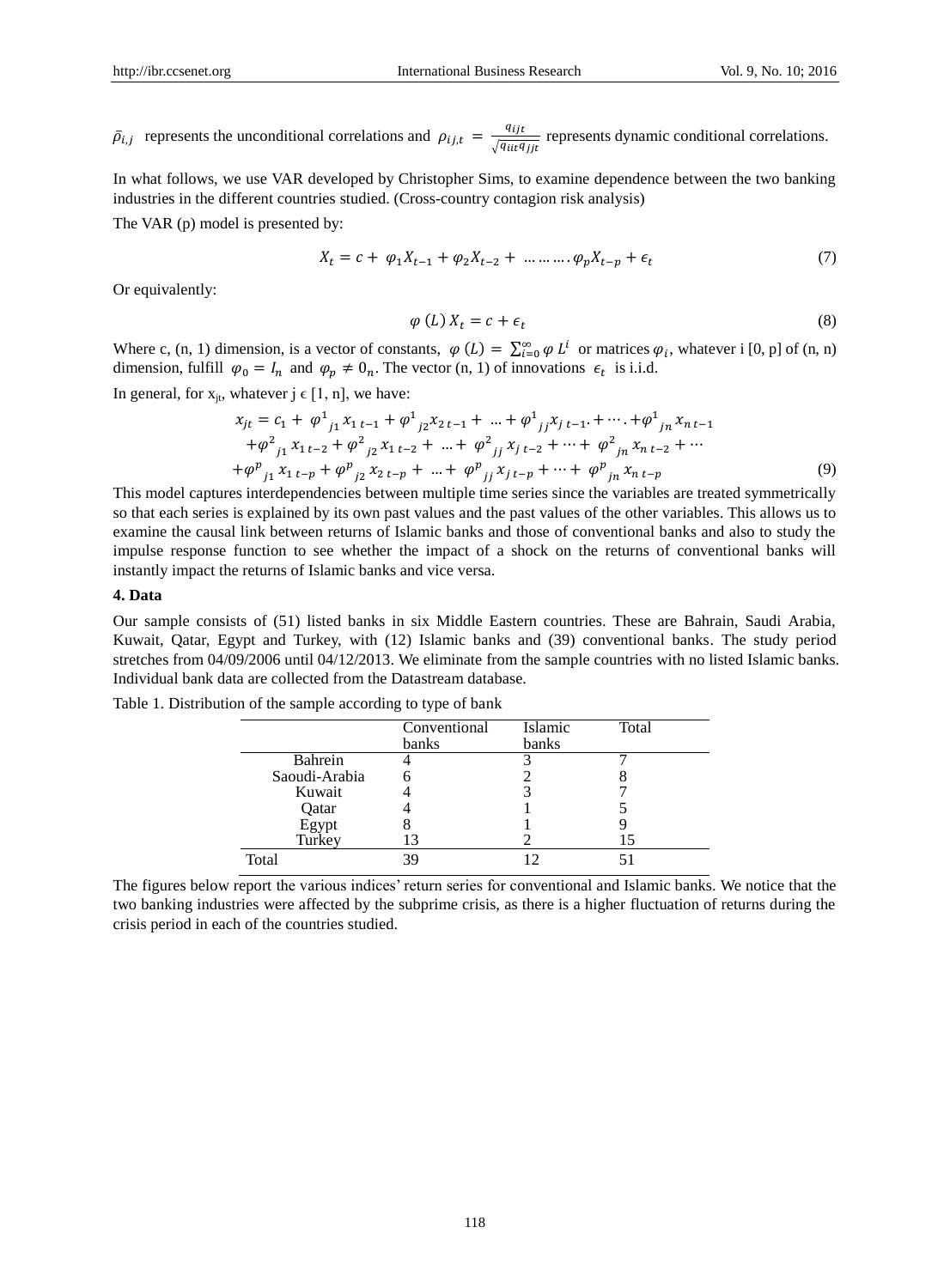

## **Turkish banking index**

Figure 1. Evolution of indices' returns for conventional and Islamic banks by country

\* Blue represents returns of conventional banks, red represents returns of Islamic banks.

Table 2. Descriptive statistics of the indices returns for conventional banks by country

|              | Maximum Minimum           | Mean                 |                    | Std. Dev. Skewness Kurtosis | JB                         | O(12)                                | $O^2(12)$   | ARCH(12)              |
|--------------|---------------------------|----------------------|--------------------|-----------------------------|----------------------------|--------------------------------------|-------------|-----------------------|
| IBC 3.367677 | -2.041751                 |                      | $-0.00603$ 0.49316 | 0.09825 6.91742 1178.861    |                            | 15.415                               | $107.70***$ | 25.46864***           |
| IEC 4.178965 | -7.258714                 |                      | $-0.00107$ 0.72977 | $-0.85824$ 13.2023 8201.414 |                            | $16.012*$                            | $29.677**$  | 4.899138***           |
| IKC 3.189077 | -2.713107                 | $-0.00319$ $0.54319$ |                    | 0,049886 5,13548 350,1929   |                            | 12.212                               | 357.33***   | $42.65021***$         |
| IOC 4.450436 | -4.352939 0.00157 0.65674 |                      |                    |                             | $-0.3246$ 12.0272 6276.482 | 24.089**                             |             | 1491.2*** 453.1254*** |
| ISC 3.820643 | -4.520034                 | $-0.01384$           | 0.65701            | -0.50352                    |                            | 11,8641 6098,309 35,613***           |             | -                     |
| ITC 5.987471 | -5.243961 0.00862 0.83636 |                      |                    |                             |                            | $-0.34019$ 8.39039 2261.907 19.747** | 521.39***   | 31.21118***           |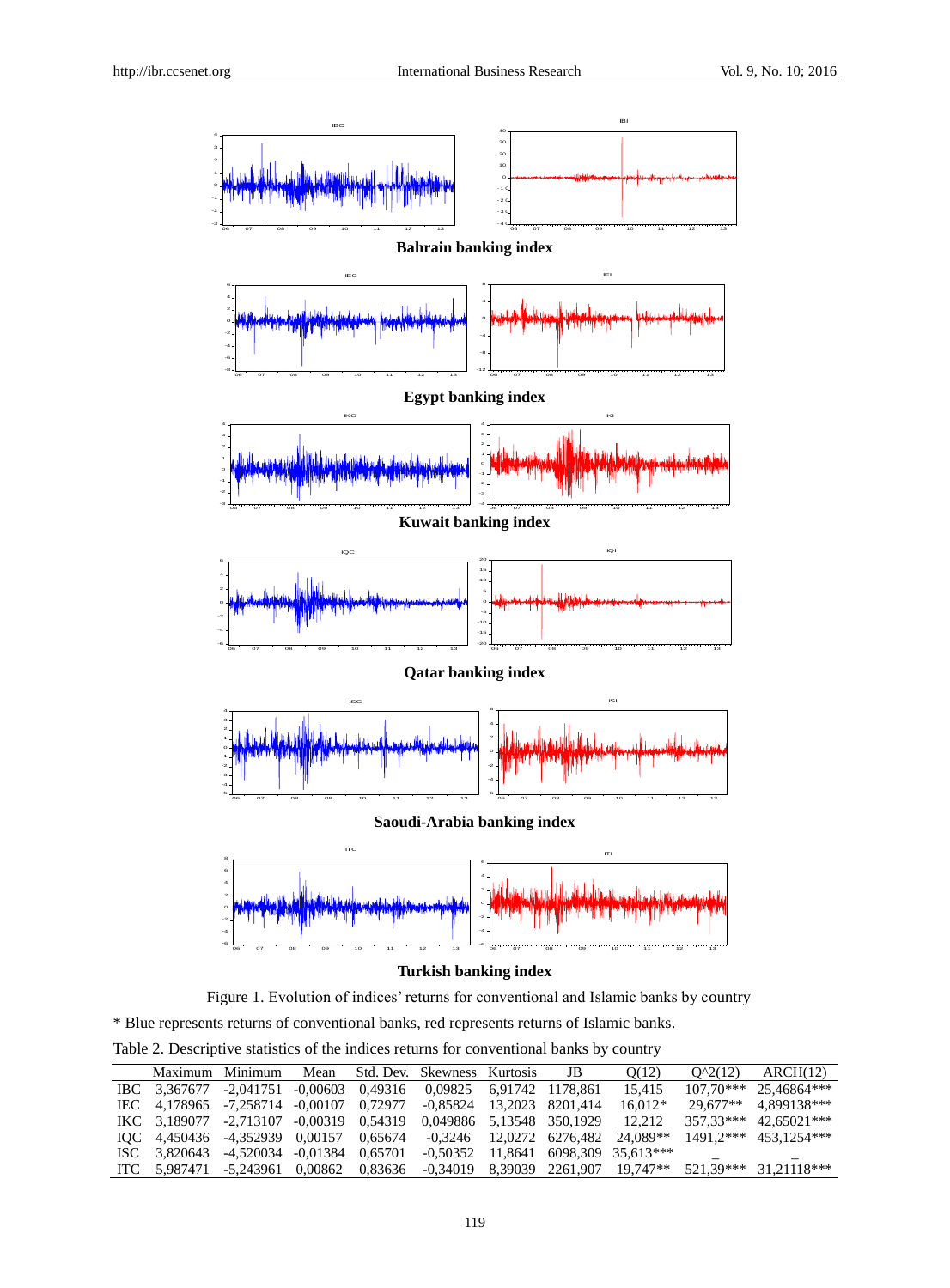| Table 3. Descriptive statistics of the indices returns for Islamic banks by country |  |  |  |  |
|-------------------------------------------------------------------------------------|--|--|--|--|
|-------------------------------------------------------------------------------------|--|--|--|--|

|      |              | Maximum Minimum | Mean       |         | Std. Dev. Skewness Kurtosis |         | JB                        | O(12)      | $O^2(12)$   | ARCH(12)      |
|------|--------------|-----------------|------------|---------|-----------------------------|---------|---------------------------|------------|-------------|---------------|
|      | IBI 34.69038 | -34.11789       | $-0.03927$ | 1.4185  |                             |         | 0.346952 378.656 10813132 | 7.3338     | 248.52***   | 273.1774***   |
|      | IEI 4.721702 | -11.22019       | $-0.00031$ | 0.88351 | -1.35544 24.5155            |         | 36033.95                  | $30.084**$ | $141.97***$ | 24.76301***   |
|      | IKI 3.503147 | -3.404023       | 0.00264    | 0.72666 | -0.03081 7.47145            |         | 1532.318                  | $24.24**$  | $2519.2***$ | 327.5458***   |
| ЮІ   | 17.9431      | $-17,6031$      | $-0.00502$ | 1.0323  | 0.038313                    | 100.623 | 730257.1                  | 12.77      | 416.88***   | 415.3141***   |
| ISI  | 4.107692     | $-4.573$        | $-0.01057$ | 0.78357 | -0.34342                    | 10.127  | 3928.245                  | 12.232     | 416.88***   | $80.46517***$ |
| ITI. | 5.442047     | -4.467844       | 0.01033    | 0.90719 | $-0.02498$                  | 5.93021 | 658.1014                  | 8.1436     | 139.37***   | 46.65257***   |

According to Tables 1 and 2, return series are not normally distributed, hence the null hypothesis of normality is rejected because the probability of Jarque Bera test is less than 0.05. Skewness coefficients show that the marginal distributions are asymmetric; skewed to the right when values are positive and to the left when values are negative. We note first that kurtosis is very high, well above 3. Such a high kurtosis indicates that these banks have fat-tailed distributions. This phenomenon of excess kurtosis confirms the strong leptokurtic character of stock returns series. Similarly, the stationarity analysis shows that all return series are stationary. In addition, the heteroscedasticity test points to some ARCH effects, and that the null hypothesis of no autocorrelation is accepted because probability levels are greater than 5%, except for the Saudi Arabia conventional banking index.

#### **5. Results**

After estimating the univariate GJR-GARCH model for the Islamic and conventional banking indices in the presence of asymmetry effects, we found the parameters  $(\lambda + \alpha)$  and  $(\alpha)$ , which represent respectively the impact of the negative and positive shocks on variance. In other words, the more important they are, the more volatility increases after the shock. The results show that returns of Islamic banks are more volatile than those of conventional banks, whether the impact is positive or negative. Similarly, for the (β) coefficient, which represents return speed to minimum volatility, the results indicate that this coefficient is higher for conventional banks than for Islamic banks. Therefore, we can conclude that returns of conventional banks are less volatile than those of Islamic banks and conventional banks are more resistant to shocks than Islamic banks.

The results on dynamic conditional correlation between returns of Islamic and conventional banks using the GJR-DCC model present a positive correlation for the entire period of study for the different countries in our sample. Moreover, we also found that correlation between these two banking industries differs from one country to another with an unstable trend over time. This difference depends on co-movement between the two banking systems in each country. After a filtering test, we note that during the crisis correlation between returns of Islamic and conventional banks increased significantly in all studied countries, providing evidence of contagion between these two banking industries during the crisis period. However, after the crisis, correlation records a downward trend. We also found that the estimated parameters of the univariate GJR-GARCH models check the validity conditions of the model [c>0,  $\alpha$ >0,  $\alpha$ + $\lambda$ >0,  $\beta$ >0 and theta (1) + theta (2) < 1]. Moreover, the parameters are statistically significant, suggesting that the adoption of a GJR-GARCH model is appropriate.

|         |             | Conventional banking index |             |              |              | Islamic banking index |             | DCC          |              |             |
|---------|-------------|----------------------------|-------------|--------------|--------------|-----------------------|-------------|--------------|--------------|-------------|
|         | c           | $\alpha$                   | $\lambda$ 1 | B1           | $\mathbf{c}$ | $\alpha$ 2            | $\lambda$ 2 | β2           | theta(1)     | theta $(2)$ |
| Bahrain | 0.019970    | 0.089351                   | 0.013236    | 0.823590     | 0.258388     | 0.139347              | $-0.223834$ | 0.561004     | 0.015603     | 0.973191    |
|         | $0.0147**$  | $0.0009**$                 | 0.6764      | $0.0000***$  | 0.2967       | 0.2174                | $0.0871**$  | 0.1071       | $0.0306**$   | $0.0000***$ |
| Egypte  | 0.054678    | 0.240538                   | 0.058972    | 0.691672     | 0.120720     | 0.262256              | 0.033650    | 0.452981     | 0.041195     | 0.744948    |
|         | $0.0000***$ | $0.0000***$                | 0.3298      | $0.0000$ *** | $0.0002$ *** | $0.0007***$           | 0.8757      | $0.0000$ *** | $0.0490**$   | $0.0000***$ |
| Kuwait  | 0.019330    | 0.102221                   | 0.086698    | 0.800062     | 0.007970     | 0.119761              | 0.068046    | 0.839462     | 0.049154     | 0.924934    |
|         | $0.0001***$ | $0.0002**$                 | 0.0368      | $0.0000***$  | $0.0004**$   | $0.0000***$           | 0.0412      | $0.0000***$  | $0.0000***$  | $0.0000***$ |
| Oatar   | 0.004640    | 0.137760                   | 0.084659    | 0.841242     | 0.013842     | 0.386945              | $-0.001883$ | 0.776538     | 0.058495     | 0.925867    |
|         | $0.0009**$  | $0.0000$ ***               | $0.0226**$  | $0.0000$ *** | $0.0021**$   | $0.0002**$            | 0.9804      | $0.0000***$  | $0.0000***$  | $0.0000***$ |
| Saoudia | 0.012010    | 0.118885                   | 0.167450    | 0.845823     | 0.014406     | 0.162157              | 0.194697    | 0.847104     | 0.030839     | 0.960195    |
|         | $0.0015**$  | $0.0005**$                 | $0.0050**$  | $0.0000***$  | $0.0086**$   | $0.0033**$            | $0.0203**$  | $0.0000***$  | $0.0005**$   | $0.0000***$ |
| Turquie | 0.024649    | 0.098307                   | 0.082847    | 0.830225     | 0.145125     | 0.132260              | 0.135281    | 0.645653     | 0.041303     | 0.929718    |
|         | $0.0001***$ | $0.0000$ ***               | $0.0083**$  | $0.0000***$  | $0.0000***$  | $0.0002**$            | $0.0126**$  | $0.0000$ *** | $0.0001$ *** | $0.0000***$ |

Table 4. Dynamic Conditional Correlation between Islamic and conventional banking indices GJR-DCC

*\*Stability condition theta (1)+theta (2) < 1 is met*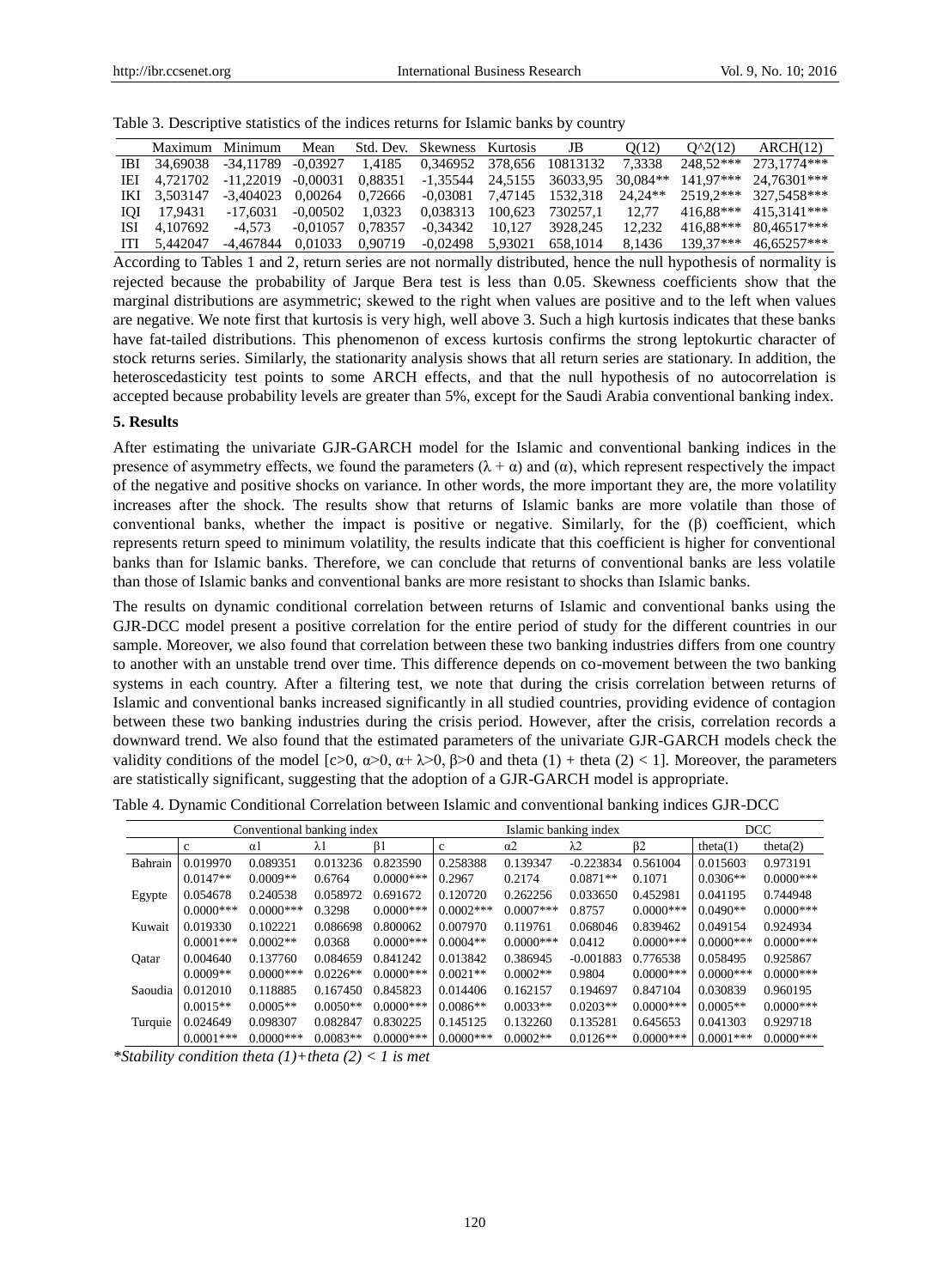

Figure 2. Dynamic conditional correlation between returns of Islamic and conventional banking indices of Bahrain



Figure 3. Dynamic conditional correlation between returns of Islamic and conventional banking indices of Egypt



Figure 4. Dynamic conditional correlation between returns of Islamic and conventional banking indices of Kuwait



Figure 5. Dynamic conditional correlation between returns of Islamic and conventional banking indices of Qatar



Figure 6. Dynamic conditional correlation between returns of Islamic and conventional banking indices of Saudi Arabia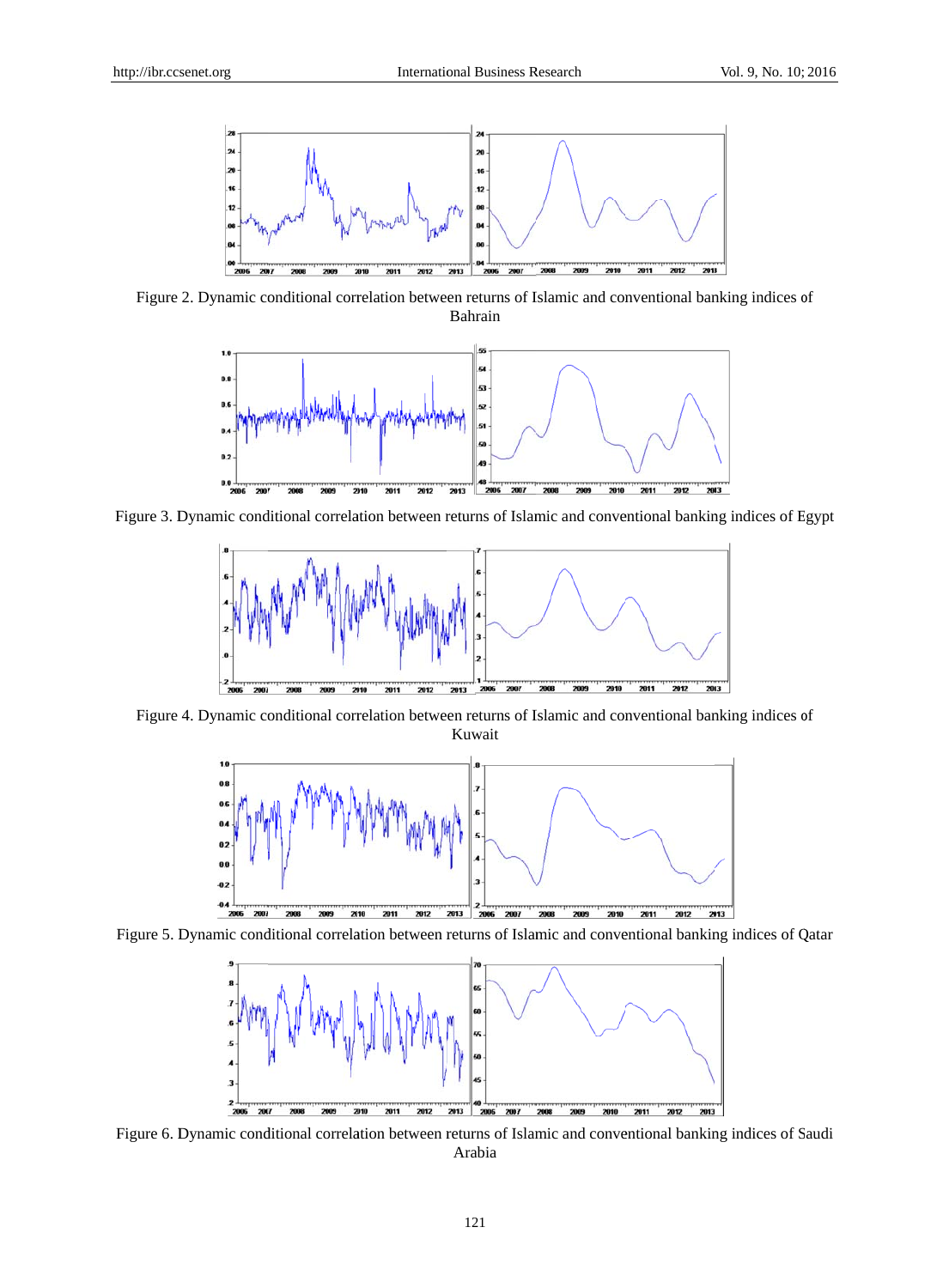

Figure 7. Dynamic conditional correlation between returns of Islamic and conventional banking indices of Turkey

We proceed then to examine cross-country contagion risk and assess the impact of the shock across these two banking industries as well as on the other banking industries of the countries studied. In order to confirm the relationship between Islamic banks and conventional banks across the different banking markets of the countries studied, we estimate a multi-step VAR model. First, it was deemed necessary to estimate our VAR and check for its stationarity. Next, we proceeded with causality tests and then with estimating impulse response functions.

#### **Step 1: Estimation of VAR's stationarity**

We should make sure that the two processes that are incorporated in our VAR model are stationary and we should decide on an optimal number of lag.

| Lag | LogL        | LR        | <b>FPE</b>  | AIC       | <b>SC</b> | HQ        |
|-----|-------------|-----------|-------------|-----------|-----------|-----------|
| 0   | $-23070.04$ | NA        | 0.000145    | 25.21250  | 25.24863* | 25.22582  |
|     | $-22653.03$ | 828.0976  | $0.000107*$ | 24.91429* | 25.38396  | 25.08751* |
| 2   | $-22515.95$ | 270.4229  | 0.000108    | 24.92184  | 25.82506  | 25.25497  |
|     | $-22417.05$ | 193.7995  | 0.000114    | 24.97111  | 26.30787  | 25.46413  |
| 4   | $-22295.93$ | 235.7616  | 0.000116    | 24.99610  | 26.76640  | 25.64902  |
| 5   | $-22191.56$ | 201.7734  | 0.000122    | 25.03939  | 27.24324  | 25.85222  |
| 6   | $-22082.31$ | 209.7942  | 0.000126    | 25.07735  | 27.71473  | 26.05007  |
|     | $-21987.84$ | 180.1773  | 0.000133    | 25.13144  | 28.20237  | 26.26407  |
| 8   | $-21872.73$ | 218.0234* | 0.000138    | 25.16300  | 28.66747  | 26.45552  |

Table 5. O Optimal numbe r of lags

\* indicates lag order selected by the criterion

The unit root test shows that the series are stationary. We determined the order of the VAR model by minimizing the Akaike and Schwartz Information Criteria. As for daily data (only on the first working day of the week), we will estimate models up to an order of 1.

We retain a model with  $p^* = 1$ , which minimizes Akaike and Schwarz Information Criteria. We now proceed to estimating the VAR model.

## **Step 2: Estimation of the VAR model**

According to Table 5, we obtained an order 1 VAR. However, we notice that the coefficients associated with the lagged terms are significant at  $\alpha = 5\%$ , which may suggest a causal relationship between Islamic banks and conventional banks across the different studied countries.

## **Step 3: VAR stability**

Now, we can check the stability of the VAR using the reverse roots associated with the AR of each variable. AR-associated reverse roots belong to the complex unit disc. VAR is therefore stationary. Similarly, we notice that all module roots are below 1, hence our VAR is stationary.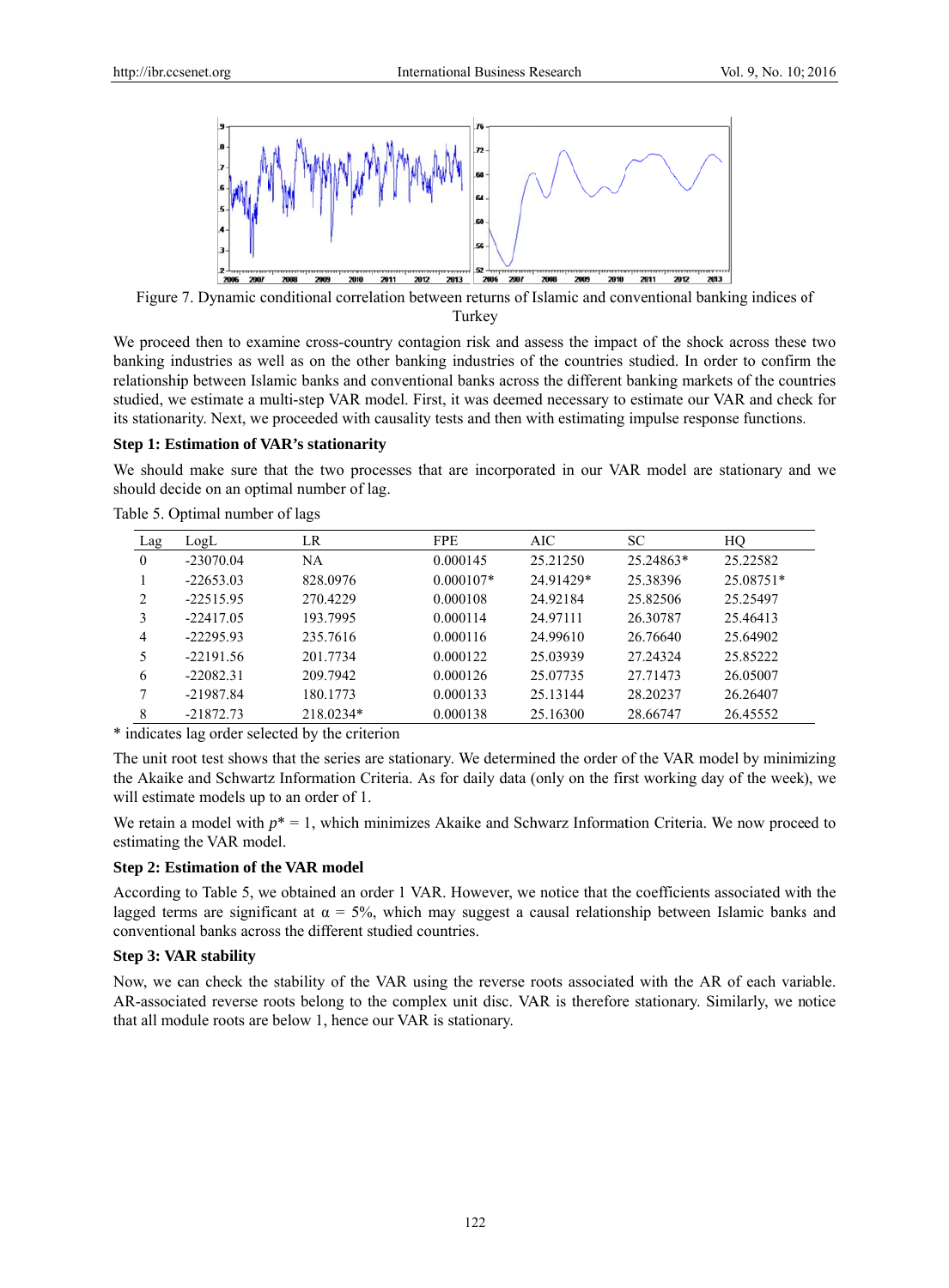| Modulus  |
|----------|
| 0.313453 |
| 0.251612 |
| 0.219271 |
| 0.176720 |
| 0.141236 |
| 0.092925 |
| 0.092925 |
| 0.091907 |
| 0.091226 |
| 0.091226 |
| 0.044849 |
| 0.044849 |
|          |



Table 6. Checking VAR's stability

No root lies outside the unit circle.

VAR satisfies the stability condition

## **Step 4: Causality Analysis**

The causality analysis will allow us to determine the statistically significant interaction of the variables in the model. This analysis is a necessary prerequisite to study the dynamics of the model. Causality tests, being bivariate, are two types that should be Granger tested. We therefore proceed to a Granger causality test using the previously-estimated VAR (1). Recall that Granger considers that a variable causes another if predictability of the former is improved when information on the latter is incorporated into the analysis. We obtained the following results.

Table 7. Causality Analysis (VAR Granger Causality)

| rob        | IBC.                                                                                                        | <b>IBI</b> |  |  | IEC IEI IKC IKI IQC IQI ISC ISI ITC                                                                         |  |        | TTI    |
|------------|-------------------------------------------------------------------------------------------------------------|------------|--|--|-------------------------------------------------------------------------------------------------------------|--|--------|--------|
| <b>IBI</b> |                                                                                                             |            |  |  | 0.0526 0.5014 0.9017 0.5634 0.0523 0.9358 0.7820 0.6071 0.6948 0.1257 0.8446 0.4666                         |  |        |        |
| TEC.       |                                                                                                             |            |  |  | 0.7002 0.8310 0.7705 0.8798 0.5603 0.7461 0.3243 0.3621 0.5743 0.1802 0.7074 0.9920                         |  |        |        |
| TEL        |                                                                                                             |            |  |  | 0.1225 0.7029 0.0186 0.1024 0.0736 0.0782 0.1898 0.5519 0.9997 0.5107 0.5083 0.0838                         |  |        |        |
|            | <b>IKC</b> 0.1409 0.9997 0.0145 0.0252 0.9984 0.7423 0.2561 0.2688 0.9238 0.5277 0.4538 0.9462              |            |  |  |                                                                                                             |  |        |        |
|            | <b>IKI 0.0260 0.0000</b> 0.7443 0.3397 <b>0.0000 0.0001</b> 0.6539 0.8097 0.6557 0.4153 0.5901 0.1286       |            |  |  |                                                                                                             |  |        |        |
|            | <b>IOC</b> 0.8335 0.1567 0.0182 0.1600 0.1103 0.0589 0.0000 0.0002 0.4619 0.5286 0.8267 0.4295              |            |  |  |                                                                                                             |  |        |        |
| ЮІ         |                                                                                                             |            |  |  | 0.8510 0.2895 0.2349 0.8132 0.5620 0.0591 0.9038 0.0000 0.1208 0.6819 0.0992 0.5479                         |  |        |        |
| ISC -      | $0.0017$ $0.4603$ $0.0192$ $0.0027$ $0.0635$ $0.0645$ $0.0000$ $0.0382$ $0.0005$ $0.0226$ $0.0106$ $0.0094$ |            |  |  |                                                                                                             |  |        |        |
| -ISI       |                                                                                                             |            |  |  | $0.3038$ $0.3677$ $0.3289$ $0.5442$ $0.7397$ $0.2962$ $0.0452$ $0.0013$ $0.1892$ $0.0238$ $0.1370$ $0.3362$ |  |        |        |
| TTC.       |                                                                                                             |            |  |  | $0.5569$ $0.9341$ $0.0670$ $0.1856$ $0.2885$ $0.0084$ $0.3802$ $0.3105$ $0.1359$ $0.9301$ $0.2919$ $0.5135$ |  |        |        |
| тт         | 0.3931                                                                                                      |            |  |  | $0.2609$ $0.2974$ $0.1365$ $0.2869$ $0.0551$ $0.8717$ $0.9186$ $0.0226$ $0.0319$ $0.0937$                   |  |        | 0.4483 |
|            |                                                                                                             | 0.0000     |  |  | $0.0000$ $0.0000$ $0.0000$ $0.0000$ $0.0000$ $0.0000$ $0.0001$ $0.0030$                                     |  | 0.0221 | 0.0688 |

**Hypothesis testing:**

 $Y_{2t}$  does not cause  $Y_{1t}$ , if the following hypothesis is accepted H0 :  $b_{11} = b_{12} = ... = b_{1P}$ 

 $Y_{1t}$  does not cause  $Y_{2t}$ , if the following hypothesis is accepted H0 :  $a_{12} = a_{22} = ... = a_{2P}$ 

**Decision rule at**  $\alpha = 5\%$ **:** 

If  $p > 5\%$ , then H0 is accepted.

The Granger causality analysis of returns of conventional and Islamic banks operating in the different countries studied indicates that causality is bidirectional across the different banking markets, whether Islamic or conventional. Accordingly, the null hypothesis of no causality between Islamic banks and conventional banks is rejected and the opposite is true as well. Under GRANGER and with a threshold of 1 to 5% and during the studied period, reverse causality is statistically accepted. This allows us to conclude that Islamic banks are not isolated from conventional banks and there is contagion across these two industries since one depends on the other.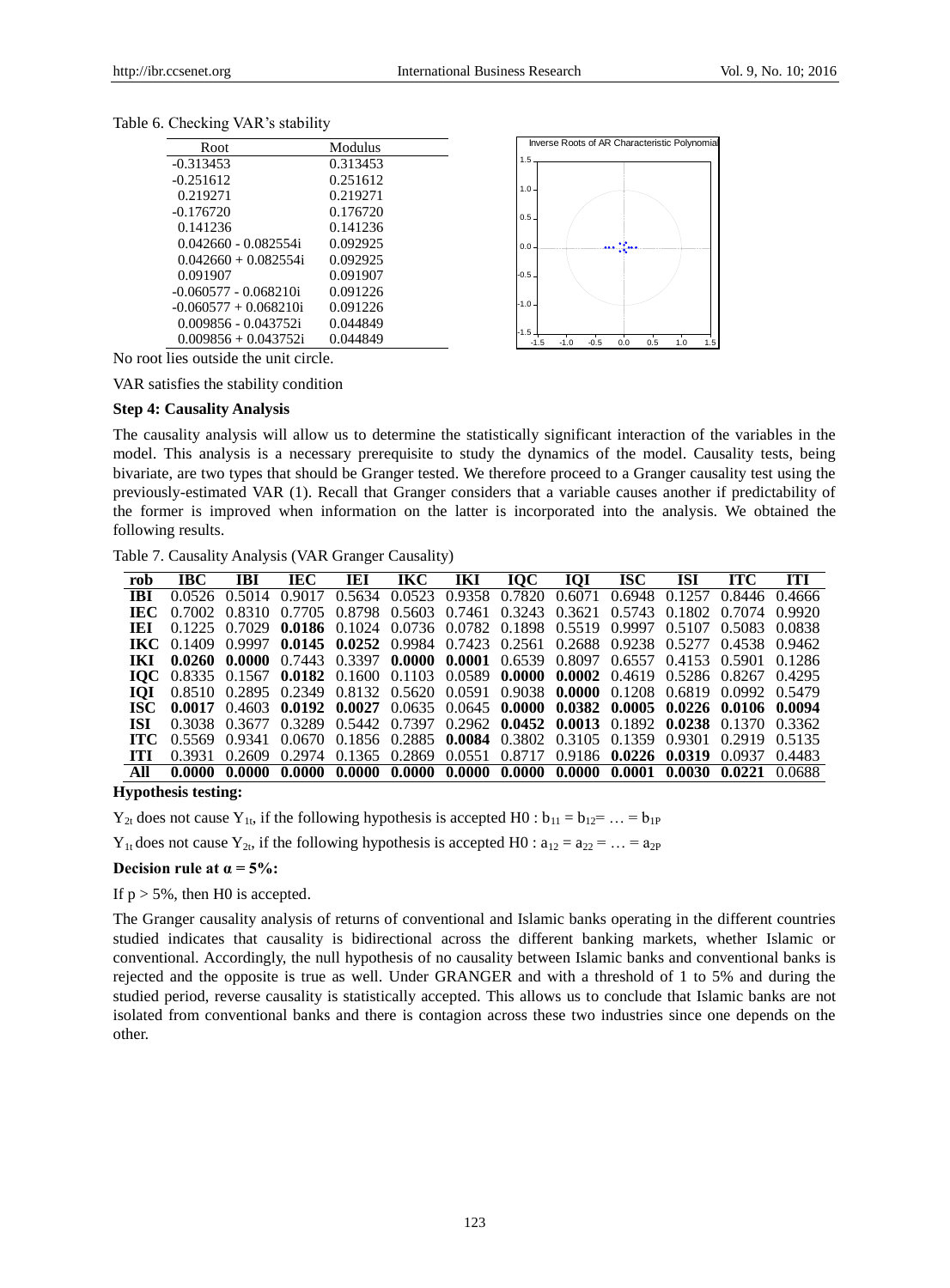| Dependent variable: BC |          |    |        |  |  |  |  |  |  |
|------------------------|----------|----|--------|--|--|--|--|--|--|
| Excluded               | Chi-sq   | df | Prob.  |  |  |  |  |  |  |
| ВI                     | 19.84821 | 4  | 0.0005 |  |  |  |  |  |  |
| All                    | 19.84821 |    | 0.0005 |  |  |  |  |  |  |
| Dependent variable: BI |          |    |        |  |  |  |  |  |  |
| Excluded               | Chi-sq   | df | Prob.  |  |  |  |  |  |  |
| BC                     | 70.77766 | 4  | 0.0000 |  |  |  |  |  |  |
| All                    | 70.77766 |    | 0.0000 |  |  |  |  |  |  |

Table 8. Causality Analysis between returns of Islamic and conventional banking global indices (VAR Granger Causality)

In conclusion, we confirm the presence of a bilateral relationship between returns of Islamic and conventional banks. Determining causality direction allowed us to prove the existence of a contagion risk across the two banking systems. The presence of this phenomenon may be explained by the fact that Islamic banks are forced to adjust their profit rate based on the interest level applied by conventional banks to gain a competitive advantage. During a period of financial distress, such behavior can affect negatively Islamic banks. Furthermore, investors' behavior changes after a change in the dynamics volatility of Islamic and conventional banking index. These results are consistent with the results of Fakhfeh and Hchicha (2014). The authors found that the dynamics volatility of Islamic banks of the GCC countries is explained by contagion. This phenomenon is detected by increasing conditional correlation using a DCC MGARCH model.

#### **Step 5: Impulse response functions**

Following Granger causality tests, we highlighted two relationships. The first, return series of Islamic banks influence those of conventional banks. The second, return series of conventional banks influence those of Islamic banks. Hence, the fact of finding bidirectional Granger causality is very interesting in terms of banking risk analysis and forecasting. Bearing on the previous results, we are required to analyze shock effects on average returns of the two types of banking industry to see whether there is an effect between the two. The aim is to detect the magnitude of a shock in a banking system that strikes conventional or Islamic banks, its spread and its repercussions. We examined the shock effect over 10 periods.



Figure 8. Impulse response functions: index returns for the entire sample

The chart below indicates that a shock in a conventional bank system causes significant repercussions, which result in increased volatility of returns. Returns of Islamic banks increased very significantly to disappear in the (6th) period. However, when Islamic banking is affected by a shock, we notice less important repercussions in terms of volatility of returns. The graph shows that the returns of conventional banks fluctuate less than those of Islamic banks. This trend vanishes after the  $(5<sup>th</sup>)$  period. We may conclude that during a shock, striking conventional or Islamic banks, its effect is not limited and spreads with different consequences on volatility. Returns of Islamic banks are more sensitive to shocks than those of conventional banks. These results are consistent with those reported using a univariate GJR-GARCH.

To better understand and deepen our knowledge of Islamic banking and its role in financial stability, systemic risk and contagion needs to be considered. In order to make Islamic banks systemically visible, their rapid increase in terms of size and interaction with conventional banks need to be examined. Similarly, the absence of Islamic hedging instruments may cause global instability that may have negative effects on the international banking system.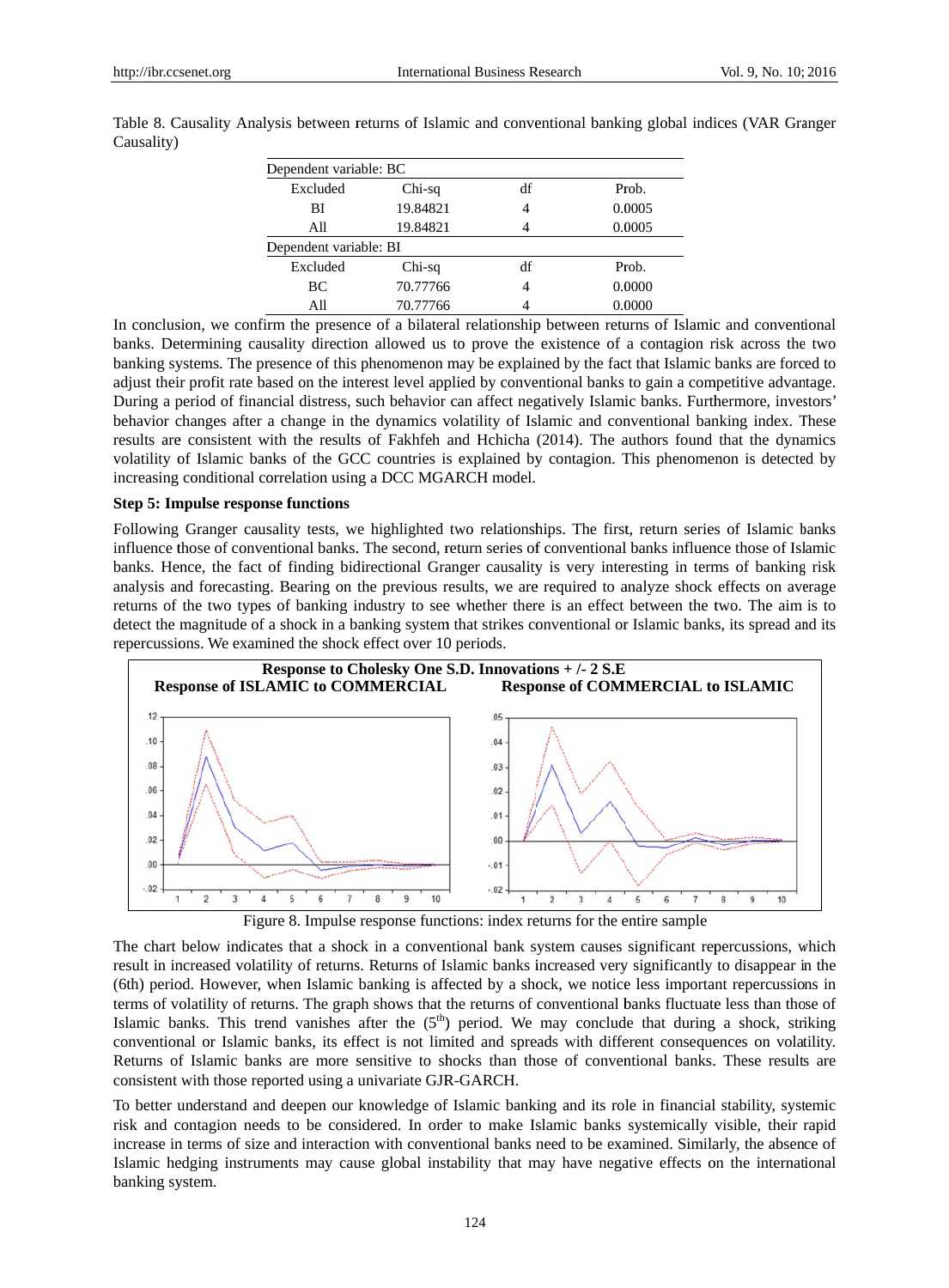#### **6. Conclusion**

Regarding two types of banking industries which are Islamic and conventional banking, and with take into account different activities and different foundations, a special focus should be given to this field in order to analyze the effect of the two banking systems on financial stability and the relationship between them in case of distress. Thus, We obtained the following main results:

First, we estimated the univariate GJR-GARCH model on Islamic and conventional banking index in the presence of an asymmetry effect, we found that the returns of Islamic banks are more volatile than those of conventional banks, whether the shock is positive or negative. Similarly, for the (β) coefficient, which represents the return speed to minimum volatility, the results show that this coefficient is higher for conventional banks than for Islamic banks. Therefore, we may conclude that the returns of conventional banks are less volatile than those of Islamic banks and those conventional banks are more resilient to shocks than Islamic banks.

Second, we used the GJR-DCC model and the VAR model to examine contagion risk on a domestic and cross-country scale and analyze the effect of a shock to each banking system and its repercussions on the other in the different countries studied. The results pointed to the presence of contagion risk across both systems. We notice that during the crisis, correlation between the returns of Islamic banks and those of conventional banks increased significantly in all countries studied and providing evidence of contagion across these two banking systems during the crisis period. Similarly, the analyses cross-country contagion risk and the results of the VAR Granger causality test argue that there is a bilateral relationship between both systems in different banking markets.

In conclusion, during the crisis period, Islamic banking was not able to absorb its effects and ensure stability because it was also affected by the crisis.

#### **References**

- Allen, F., & Gale, D. (2000). Comparing Financial Systems. Oxford University Press. *The Review of Financial Studies, 14*(2), 577-581. <http://dx.doi.org/10.1093/rfs/14.2.577>
- Black, F. (1976). Studies of stock price volatility changes. Alexandria: Proceedings of the 1976 Meetings of the American Statistical Association. *Business and Economical Statistics Section,* 177-181.
- Elsinger, H., Lehear, A., & Summer, M. (2002). Risk assessment for banking systems. University of Vienna. *Working Paper, 79.*
- Engle, R. (2002). Dynamic conditional correlation: a simple class of multivariate generalized autoregressive conditional heteroskedasticity models. *Journal of Business and Economic Statistics, 20*(3), 339-350. <http://dx.doi.org/10.1198/073500102288618487>
- Fakhfekh, M., & Hachicha, N. (2014). Return volatilities and contagion transmission between Islamic and conventional banks throughout the subprime crisis: evidence from the DCC-MGARCH model. *Journal Managerial and Financial Accounting, 6*(2), 133-145. <http://dx.doi.org/10.1504/IJMFA.2014.064518>
- Forbes, K., & Rigobon, R. (2001). Measuring contagion: conceptual and empirical issues. In Claessens, S. and Forbes, K. (Eds.), Chapter 3 in *International Financial Contagion, Kluwer Academic Publishers,* 43-66. [http://dx.doi.org/10.1007/978-1-4757-3314-3\\_3](http://dx.doi.org/10.1007/978-1-4757-3314-3_3)
- Forbes, K., & Rigobon, R. (2002). No contagion, only interdependence: Measuring stock market co-movements. *Journal of Finance, 57*(5), 2223-2261. <http://dx.doi.org/10.1111/0022-1082.00494>
- Furfine, C. H. (2003). Interbank exposures: Quantifying the risk of contagion. *Journal of Money, credit and Banking, 35,* 111-128. <http://dx.doi.org/10.1353/mcb.2003.0004>
- Glosten, L. R., Jagannathan, R., & Runkle, D. E. (1993). On The relation between the expected value and the volatility of nominal excess return on stocks. *Journal of Finance, 48,* 1779-1801. <http://dx.doi.org/10.1111/j.1540-6261.1993.tb05128.x>
- Hartmann, P., Straetmans, S., & Vries, C. G. (2004). Asset Market Linkages in Crisis Periods. *Review of Economics and Statistics, 86*(1), 313-326. <http://dx.doi.org/10.1162/003465304323023831>
- Kaminsky, G. L., & Reinhart, C. (2000). On crises, contagion and confusion. *Journal of International Economics, 51,* 145-168. [http://dx.doi.org/10.1016/S0022-1996\(99\)00040-9](http://dx.doi.org/10.1016/S0022-1996%2899%2900040-9)
- Masson, P. (1998). Contagion: Monsoonal Effects, Spillovers, and Jumps Between Multiple Equilibria. Working Paper. *International Monetary Fund, 98*(142).<http://dx.doi.org/10.5089/9781451856224.001>
- Memmel, C., & Stein, I. (2008). Contagion in the German interbank market. Deutsche Bundes bank.